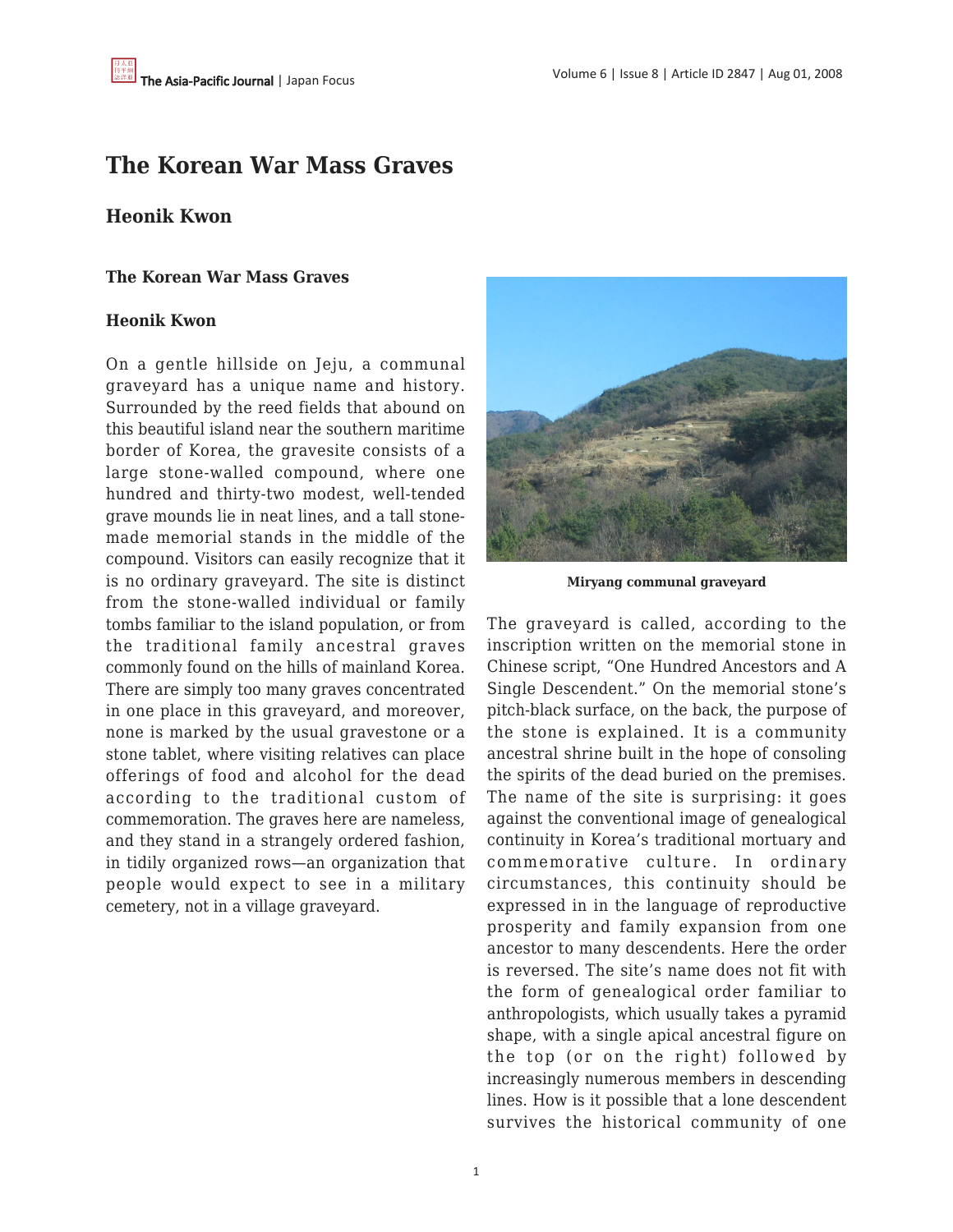

hundred ancestors? What happened in their genealogical history that their lineage has fallen to the current anomalous situation of minimal existence?



**Miryang graveyard closeup**

The gravesite is in possession of another object, which, on closer examination, offers small clues to the history of the place. Near the black memorial stone is a large glass sachet that contains several broken fragments of what appears to have been a sizeable tombstone or a memorial stone. According to the annals compiled by the One Hundred Ancestors and One Single Descendent Association of Bereaved Families, the fragments of the broken stone originate from an ancestral memorial erected in 1959. The old memorial stone "died" in 1961 and was brought back to life in 1993, the year the current memorial stone was erected. The annals also describe the circumstance of the stone's death. In June 1961, the district's gendarmerie ordered the families related to those buried in the graveyard to remove the memorial stone and, when they protested against the order, sent a police convoy to destroy it. The gendarmerie also intended to clear the graves from the premises, but failed to do so in the face of vigorous protests from the families and local villagers. The police justified these measures on the grounds that the construction of the graveyard and the memorial was an "act of treason—colluding

with communism." After the stone was broken and buried, the police took on a distinctive identity among the locals—as the desecrator of family ancestral graves.

The confrontation between the political authority and the families over the question of burial was not unique to this place on Jeju but is known elsewhere in postwar South Korea. On 28 July 1960, thousands of women in traditional white dresses assembled at the public square in front of Daegu's central railway station. This is where, ten years previously, daily large assemblies of students and other youth groups had protested the aggression by North Korea and called for patriotic unity against the communist aggressors' "treacherous ambition to turn the Korean peninsula into a red territory." In the summer of 1950, the environs of the Daegu station had turned into a gigantic slum and shelter for war refugees, and on the outskirts of the city, the United States and South Korean armies had built trenches along the river, determined to defend this city in southeastern Korea in order to halt the rapid southward advance of the North Korean army. The women in white dresses who gathered in the square in July 1960 came from all over the town and many from the near and distant countryside, having seen in the newspaper or heard the rumor that bereaved families of the casualties of war like them were invited to join a public gathering that day. This crowd of thousands of bereaved women shook the town center with their cries, according to the newspaper report of the day's event, when they heard the memorial address that ended with the remark: "You the grievous spirits of the dead who are deprived of resting places—we shall cry for you for next thousand years!" Someone in the crowd began a loud lamentation, which soon developed to deafening simultaneous lamentations by thousands of participants. The gathering at the station was one of the first public assemblies in postwar Korea, outside Jeju, of the families of the victims of the Korean War civilian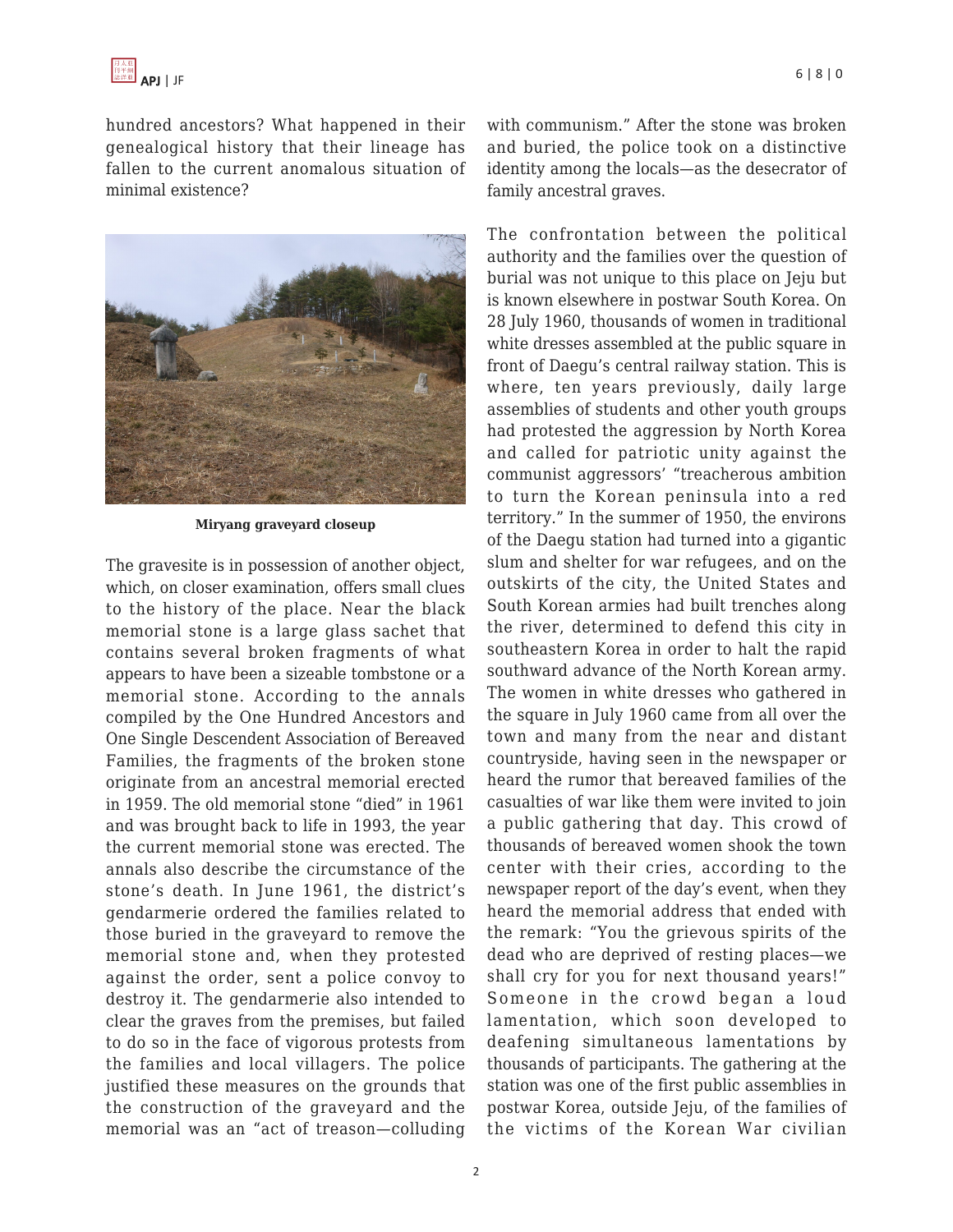massacres.



**Daegu railway station, 1950**

This event was part of a momentous development in postwar Korea, in which villagers and townspeople across South Korea began assembling in public spaces to demand justice for their relatives killed unlawfully before and during the Korean War. In 1960, South Koreans experienced a brief period of political democracy after student-led protests brought down the US-backed postwar regime of Syngman Rhee. Immediately after the democratic revolution, a number of local associations of bereaved families were established, which soon expanded to a national assembly of the families of the victims of the Korean War civilian killings. Some of these local associations took the initiative to open the mass graves of the victims. The associations reburied the remains of their relatives and held collective death-commemorative rites at the new collective tombs. The National Assembly of Bereaved Families hoped that the parliamentary inquiry would change the status of their relatives from collaborators with communism to victims of state violence.

The families' aspirations were thwarted in the following year, however, when a group of army officers staged a coup and subsequently reestablished anticommunist authoritarian political rule. Some members of the family associations were subsequently brought before military courts, and many more were later subjected to strict surveillance by the state's security apparatus. The collective tombs and the memorials prepared earlier by the local associations were desecrated and destroyed. These included the original stone of the "One Hundred Ancestors and A Single Descendent" in Jeju and the temporary collective tomb prepared by the association of bereaved families in Daegu. During this turbulent time, human remains became the object of radical conflicts between the postwar state authority and the bereaved families of the Korean War. The families collaborated to unearth the bones from a site where a mass killing took place in the early days of the Korean War; the political authority seized the exhumed objects and reinterred them en masse. For those who had participated in the opening of the mass graves in the Daegu area, it remains unanswered how an act of exhumation could become a threat to national security and how their private wish to provide a decent burial to their husbands, brothers and sons was judged a public crime.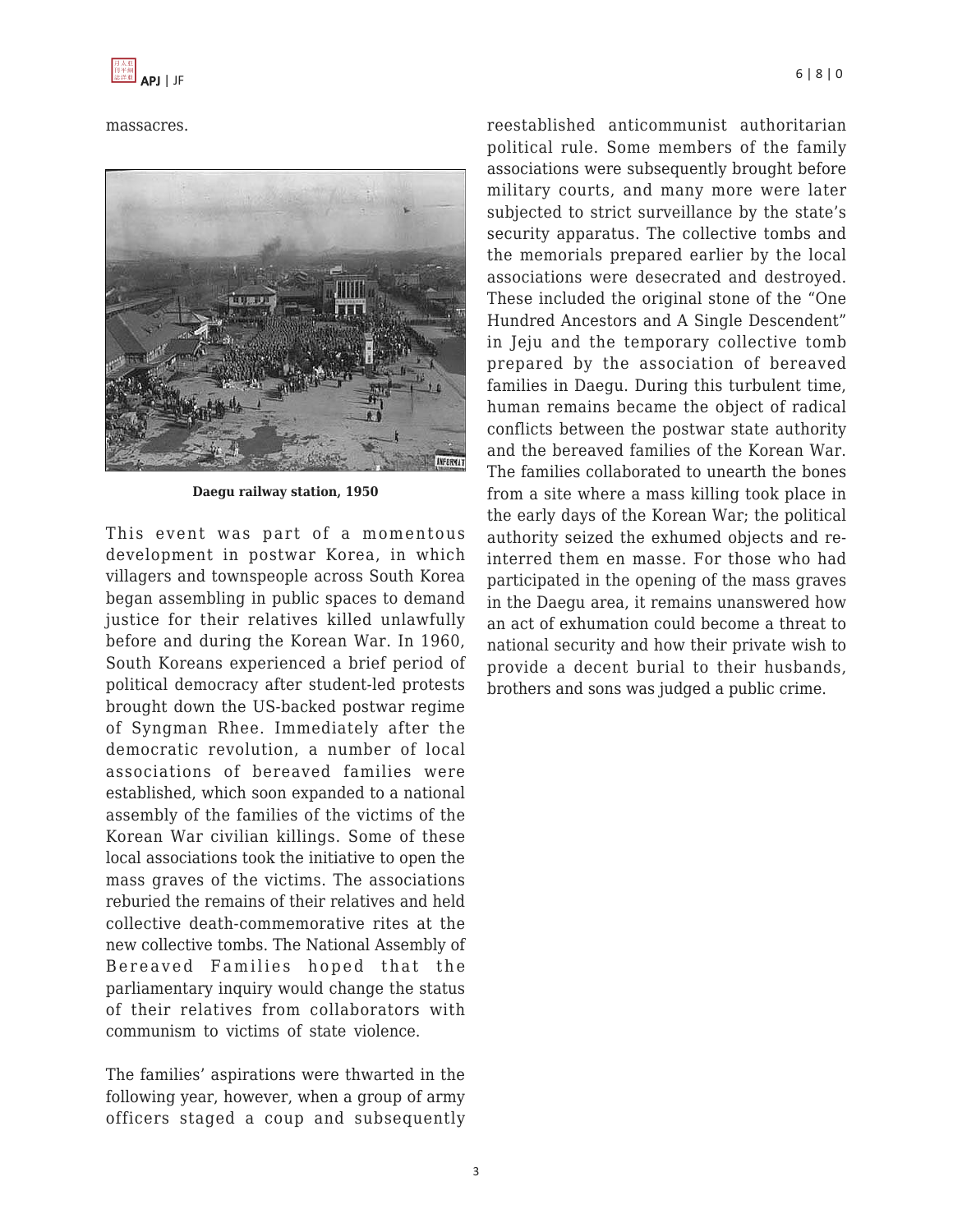

**One hundred ancestors and a single descendant**

The politically plagued commemorative efforts described above concerned casualties of the Korean War who belonged to a specific category of war dead. The memorial stone on Jeju island was dedicated to the victims of a tragic incident that took place immediately after the Korean War broke out in June 1950, when the island's police and military forces, under orders from a higher authority, arrested several hundred islanders and executed them en masse, without trial, in several remote locations. Similar orders were carried out throughout the central and southern regions of mainland South Korea, as the country's military forces failed to stop the advance of the North Korean invasion and the South Korean government was forced to flee southward, having abandoned the capital Seoul. These atrocious actions targeted mainly those whom

the government had earmarked before the war as communist sympathizers or potential collaborators with North Korea. An estimated one hundred thousand civilians are believed to have been killed by this extraordinary state-ofemergency measure taken in the first few weeks of the Korean War. The dead included inmates of national and provincial prisons, who were held there on charges of political crimes relating to the social unrest and political conflicts of postcolonial Korea since the nation's liberation from Japan's colonial rule in August 1945 at the end of the Pacific War and the subsequent division of the nation between the Soviet-occupied north and the US-occupied south.



**Rite of spirit consolation, Jeju**

The killings were conducted in remote hill areas, in abandoned mines, or on unpopulated islands. Also reported are cases in which the victims were thrown into the coastal water, with their hands tied behind their backs and heavy objects attached to their bodies. After the killings, the massacre sites became forbidden places. For a period after the war ended in 1953, families of victims were forbidden from coming to the sites to identify and recover the bodies of their relatives from the shallow mass graves. The state authority branded the bodies in these mass graves the bodies of the traitors so, by extension, the act of touching these bodies (especially for the purpose of giving burial to the victims)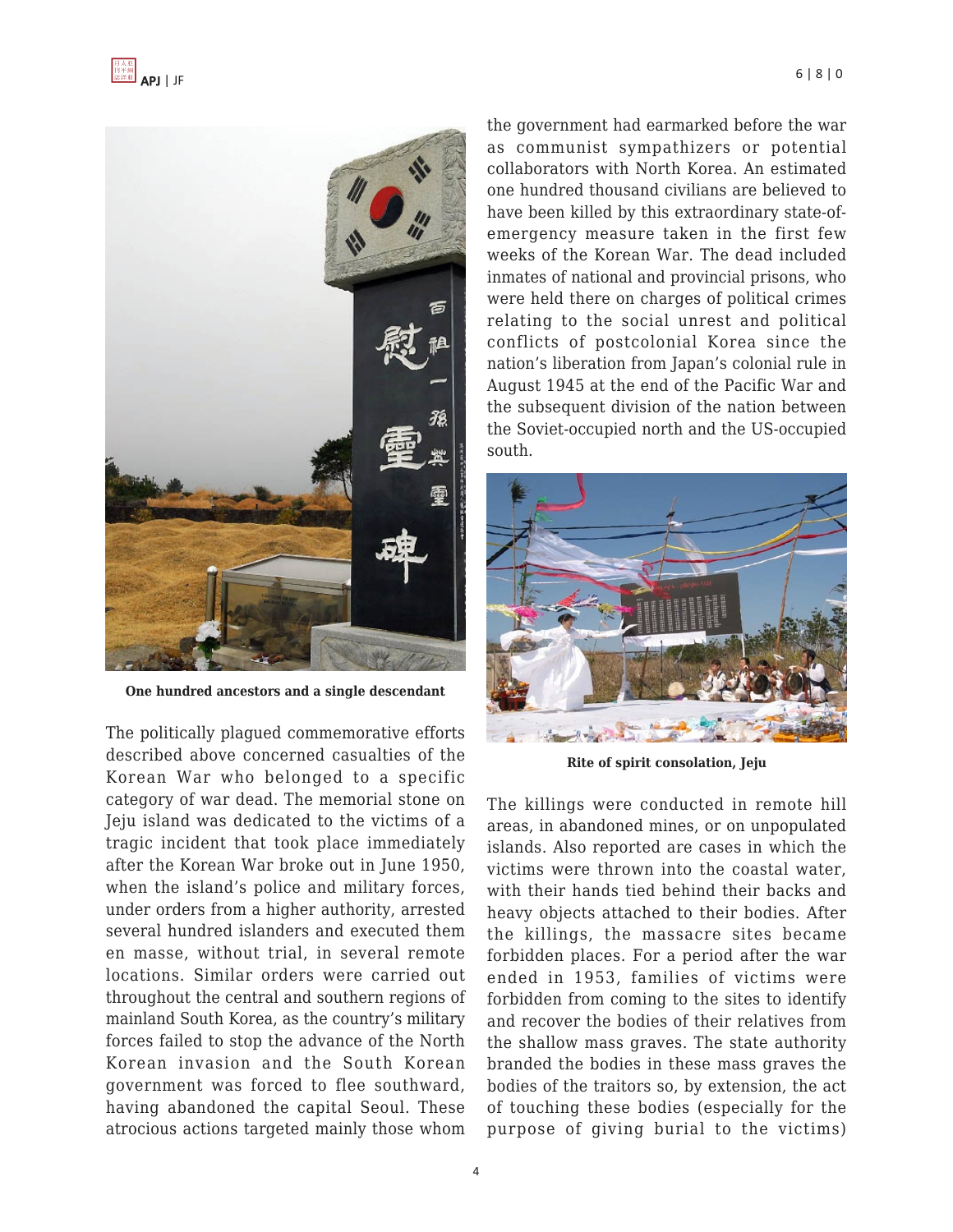

constituted treason. Despite these harsh measures, a number of families secretly recovered the bodies of their relatives; this was often done through a wider communal effort involving several bereaved families. The gravesite on Jeju was prepared in this way in 1956 based on a shared initiative of bereaved families. By that time, the corpses had decomposed, and the families found it nearly impossible to identify the remains that they had excavated from a valley where an old munitions depot of the Japanese colonial army had existed before 1945. The villagers joined hands to separate the entangled remains and to put them back together, according to a village elder who participated in the exhumation, in the hope of helping the dead have a "minimal human shape with a head, two arms, and two legs." This communal forensic activity resulted in one hundred thirty-two more or less complete skeletal sets. The bereaved families then prepared one hundred and thirty-two graves, buried the remains separately in these nameless graves, and gave the collective of graves the name "One Hundred Ancestors and A Single Descendent."

Considering this background of mass burial and exhumation, the graveyard's name appears to be less extraordinary, and less about an anomalous, upside-down genealogical condition. "One Hundred Ancestors and A Single Descendent" addresses the norms of kinship to commemorate the dead and, since the commemoration concerns a mass grave, the imperative for the bereaved families to unite beyond the narrow sphere of kinship. Although the one hundred thirty-two human remains were buried in the cemetery individually, their bodies were in actuality all intertwined with one another. Likewise, the name of the graveyard denotes that the bereaved families are interconnected with one another, constituting a single community of mourners, despite their differences in genealogical identity and separate ties to the dead.

Also notable is the fact that the memorial stone is not a solitary object. The stone does not merely represent the desire of the bereaved families to commemorate their tragically dead ancestors but also testifies to the radical challenges to their commemorative effort. Standing next to the broken remains of the old memorial, the stone shows that it has a history of death and regeneration of life. The stone speaks of the fact that the rights of kinship to remember the dead can be negated by a powerful political force, and that the assertion of these rights is interlocked with the advancement of political democracy. The history of Korea's political democracy is, in a crucial way, about the right to properly bury and commemorate the tragic dead from the Korean War. This was the case in 1960, and it continues to be so today.

The Korean War was not a single war. It was a civil war within a nation divided into two separate postcolonial states, and the first major international crisis since the end of the Second World War. Underneath the reality of a civil and international war fought between contending political forces and their armed groups, however, there was another reality of war that remains largely unknown to the outside world. Viewed in this way, the Korean War was not necessarily or primarily a violent struggle between contending armed forces, but rather involved the struggle of unarmed civilians for survival against the generalized, indiscriminate violence perpetrated by the armed political forces of all sides. The preemptive violence committed in the beginning of the war against hypothetical collaborators with the enemy set off a vicious cycle of violence against civilians in the ensuing chaos of war: it radicalized the punitive actions perpetrated under the North Korean occupation against the individuals and families who were classified as supporters of the southern regime, which again escalated the intensity of retaliatory violence directed against the so-called collaborators with the communist